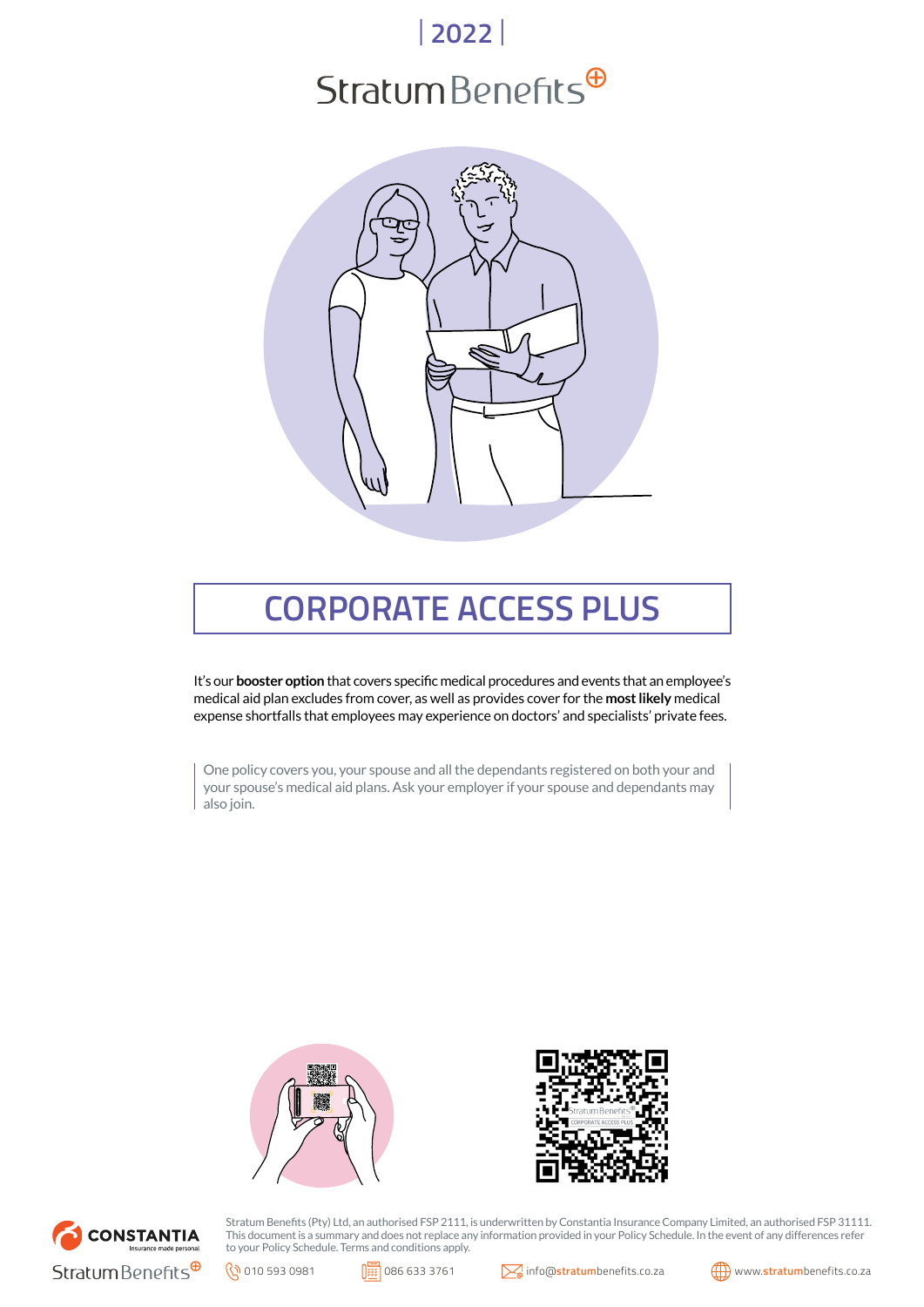#### KEY BENEFITS SUBJECT TO AN OVERALL POLICY LIMIT (OPL)

*An OPL of R 177 835 per policy per year applies to the following benefits regardless of whether you're covered as an individual or a family. This means that all approved claim amounts will get deducted off the OPL.*

#### **ACCESS COVER**

Need one or more of the below listed medical procedures, but your medical aid plan excludes it from cover?

We've got the key because the cost of your admission to a hospital or day clinic, and all your related healthcare providers' accounts will be covered by us limited to the rand amounts as shown below:

| <b>MEDICAL PROCEDURE/EVENT NOT</b><br><b>COVERED BY YOUR MEDICAL AID</b>                                                                              | <b>ACCESS COVER</b><br><b>PROVIDES</b> |
|-------------------------------------------------------------------------------------------------------------------------------------------------------|----------------------------------------|
| Arthroscopic surgery                                                                                                                                  | R50000                                 |
| Back or neck surgery                                                                                                                                  | R50000                                 |
| <b>Bunion surgery</b>                                                                                                                                 | R14000                                 |
| Cochlear implant, auditory brain implant<br>and internal nerve stimulator surgery<br>(including the procedure, device, processor<br>and hearing aids) | R80000                                 |
| Dental procedures for impacted teeth for<br>children younger than 18                                                                                  | R14000                                 |
| Dental procedures for reconstructive<br>surgery required due to an accidental event                                                                   | R80000                                 |
| Endoscopic procedures                                                                                                                                 | 5000<br>R                              |
| Functional nasal surgery                                                                                                                              | R 23000                                |
| Joint replacement surgery<br>(including non-PMB joint replacements and<br>internal prosthetic devices)                                                | R50000                                 |
| Knee or shoulder surgery                                                                                                                              | R 25 000                               |
| MRI or CT scan required due to an<br>accidental event                                                                                                 | R 10000                                |
| Non-cancerous breast conditions (including<br>breast reconstruction of a breast not<br>affected by cancer)                                            | R 20000                                |
| Oesophageal reflux and hiatus hernia<br>surgery                                                                                                       | R55000                                 |
| Removal of varicose veins                                                                                                                             | R 20 000                               |
| Skin disorders (including benign growths or<br>lipomas)                                                                                               | R 20000                                |

*Benefits are available to every person on the policy, but the benefit limits are shared subject to the OPL.*

#### **YOUR NEXT STEP**

- When your doctor or specialist lets you know that you need any of the listed medical procedures or treatments, you must get cost estimates from your preferred hospital or day clinic, and all the related healthcare providers.
- We'll issue a guarantee of payment as an undertaking to pay your doctor, specialist, hospital or day clinic directly after your claim is approved.

## **GAP COVER**

#### Going into hospital to have your appendix removed, or having a biopsy done in the doctor's rooms?

**Gap Cover** kicks in when your doctor or specialist charges more than the amount your medical aid pays for **in-** and **out-of-hospital medical procedures**, as long as it's paid from a **hospital benefit**.

We add an **additional 500%** cover on top of what your medical aid plan gives to cover shortfalls for:

- medical procedures performed by your doctor and specialist;
- basic radiology, like black and white x-rays;
- specialised radiology, like MRI and CT scans;
- consumable items, like surgical gloves;
- dental procedures, like wisdom teeth extractions, limited to **R 6 000 per policy per year**;
- dental procedures due to accidents or cancer treatment, limited to **R 8 000 per policy per year**;
- medication administered during your medical event;
- pathology;
- physiotherapy; and
- Prescribed Minimum Benefit (PMB) medical procedures.

*Remember... if your medical aid makes payment from your medical savings account, our Gap Cover Benefit won't apply.*

## **CASUALTY COVER**

#### **ACCIDENT COVER**

*For the whole family*

For **immediate** medical treatment due to an **accident** you can go to your nearest **medical facility**.

*ACCIDENTS are unexpected incidents that cause physical injury due to physical impact with someone or something.*

*IMMEDIATE means within 24-hours from the time of the incident.*

**What do we cover?** Everything related to your casualty event, like:

- facility and doctors' consultation fees;
- co-payments and deductibles related to your casualty event that you pay from your **own pocket**, or that your medical aid pays from your **medical savings account**;
- basic radiology, specialised radiology and pathology;
- medication administered during your casualty event; and
- external medical items that's given to you at the medical facility, like a neck brace.

**Need a follow-up visit to a medical facility after an accidental event to have stitches or a cast removed?** We'll refund that too.

#### **ILLNESS COVER**

*Only for children who are 10 years or younger*

If your child who's **10 years** or **younger** gets sick after-hours, we'll cover the cost of a visit to a **casualty facility** and all the healthcare providers' accounts related to the visit.

*WHEN IS AFTER-HOURS? Mondays to Fridays between 18:00pm and 07:00am and all-day Saturdays, Sundays and public holidays*.

We'll refund the amount that you pay from your **own pocket**, or that your medical aid pays from your **medical savings account**. **Casualty Cover** is limited to **R 2 000 per policy per year**.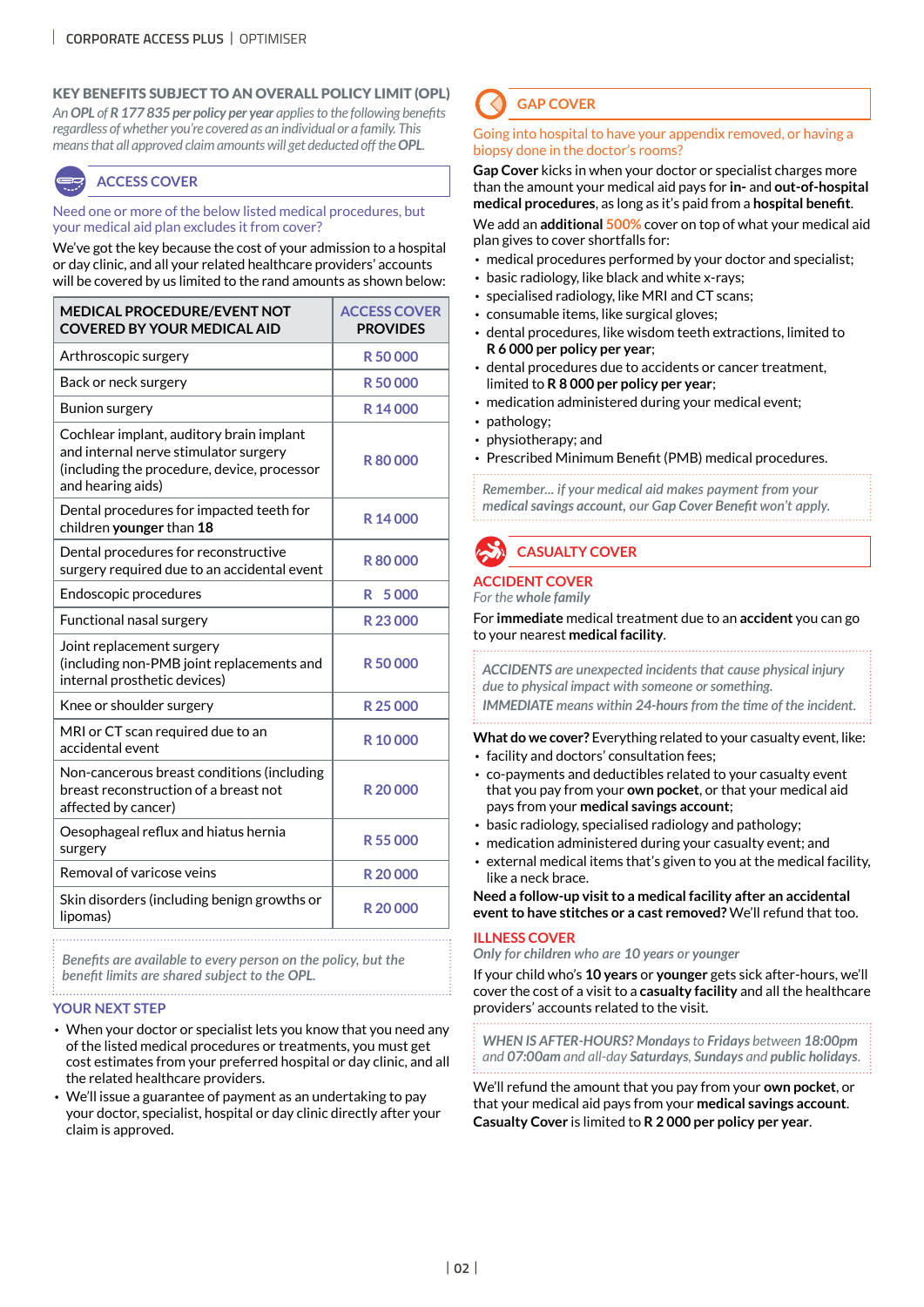#### BENEFIT NOT SUBJECT TO AN OVERALL POLICY LIMIT (OPL)

*The following benefit isn't subject to the OPL because we give this benefit to you over and above the benefits that form part of the OPL.*

#### PAYOUT BENEFIT

#### **ACCIDENTAL DISABILITY AND DEATH**

You and your spouse are covered for a benefit amount of **R 5 000 per person** if either one of you becomes totally and permanently disabled, or passes away due to an accident.

#### Limited to **1 event per person per year**.

#### ACCESS COVER 10 MONTH LIMITED PAYOUT BENEFIT If you claim from our **ACCESS COVER** within the first

- **10 months** of cover for a medical event related to:
- arthroscopic surgery;
- back or neck surgery;
- bunion surgery;
- cochlear implant, auditory brain implant and internal nerve stimulator surgery (including the procedure, device, processor and hearing aids);
- dental procedures for impacted teeth for children **younger** than **18**;
- endoscopic procedures;
- functional nasal surgery;
- joint replacement surgery (including non-PMB joint replacements and internal prosthetic devices);
- knee or shoulder surgery;
- non-cancerous breast conditions (including breast reconstruction of a breast not affected by cancer);
- oesophageal reflux and hiatus hernia surgery;
- removal of varicose veins; or

• skin disorders (including benign growths or lipomas), we'll cover between **20%** and **100%** of the **approved claim amount** subject to the benefit limits, and subject to the quote accepted by your employer.

If your medical event is related to a medical condition that you received advice or treatment for within **12 months** before the start date of your policy, your claim will be subject to a **Pre-Existing Condition Waiting Period**.

Accidental events don't form part of the **10 Month Limited Payout Benefit** and aren't subject to any waiting periods.

#### GAP COVER 10 MONTH LIMITED PAYOUT BENEFIT If you claim from our **GAP COVER** in the first **10 months** of cover for a medical event related to:

- adenoidectomy: tonsillectomy:
- myringotomy/grommets; cardiovascular procedures;
- cataract removal; dentistry;
- hernia repairs; ioint replacements;
- MRI, CT and PET scans; nasal and sinus surgery;
- 
- pregnancy and childbirth; spinal procedures;
- scopes (including medical events where a scope is used); or • hysterectomy (full cover applies if required due to cancer when diagnosed after the **General Waiting Period**),

we'll cover between **20%** and **100%** of the **approved claim amount** subject to benefit limits, where applicable, and subject to the quote accepted by your employer. If your medical event is related to a medical condition that you received advice or treatment for within **12 months** before the start date of your policy, your claim will be subject to a **Pre-Existing Condition Waiting Period**. Accidental events don't form part of the **10 Month Limited Payout Benefit** and aren't subject to any waiting periods.

#### WAITING PERIODS

Waiting periods may apply from the start date of your policy and from each insured person's cover start date, subject to the quote accepted by your employer.

**3 MONTH GENERAL WAITING PERIOD**

We don't cover you during this period unless you claim for accidental events that occur after your cover start date.

**12 MONTH PRE-EXISTING CONDITION WAITING PERIOD**

We don't cover you during this period for investigations, medical procedures, surgeries or treatments related to any illness or medical condition that was diagnosed, or that you received advice or treatment for within **12 months** before your policy's start date.

#### LIFESTYLE BENEFIT

Our **Lifestyle Benefit** is complimentary and doesn't cost you a cent.

## **EXTRA HIGH SCHOOL LEARNING SUPPORT**

Based on the **CAPS curriculum**, your **Gr.8** to **Gr.12** high school child gets instant access to content that'll help them study, improve their knowledge and boost their marks. Check out our website to see what else this **Lifestyle Benefit** offers.

*Visit our website at www.stratumbenefits.co.za to read more about this LIFESTYLE BENEFIT and how to register.*

*Our Gap Cover policy isn't a medical aid, doesn't provide similar cover as that of a medical aid, and can't be substituted for medical aid membership.*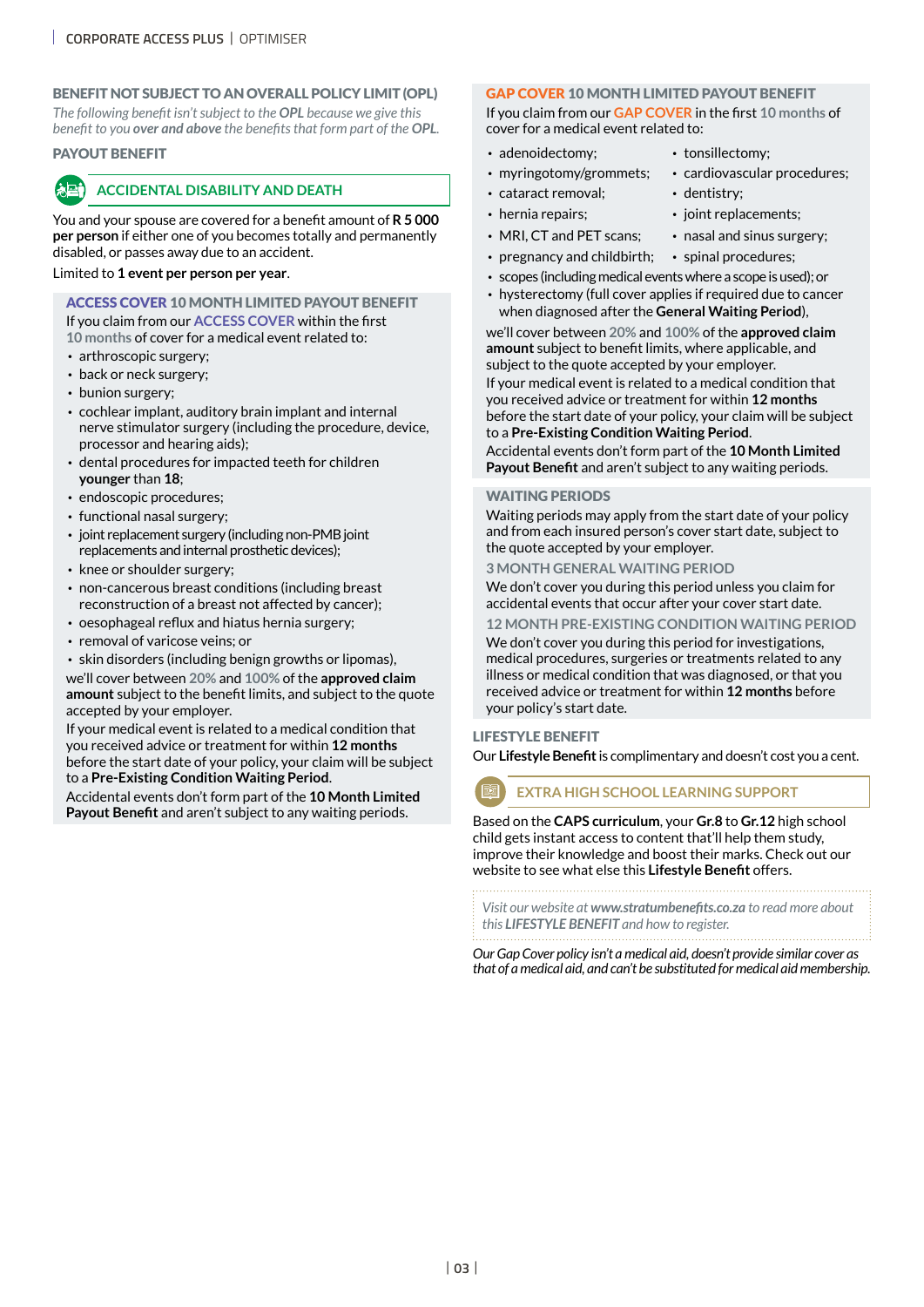## **BENEFIT EXCLUSIONS**

#### KEY BENEFITS SUBJECT TO THE OVERALL POLICY LIMIT (OPL)

#### **1. ACCESS COVER**

Need a medical procedure that your medical aid plan excludes from cover? We'll cover all your related healthcare and service providers' accounts if your medical procedure is listed as one of the medical events that our benefit covers.

#### **WHAT OUR BENEFIT DOESN'T COVER**

We don't cover coded lines on your healthcare or service providers' accounts:

- 1.1 if your medical aid paid it as an exception to the rule. 1.2 if your medical aid processed it against your self-payment gap. *(A self-payment gap applies when you've used the funds in your medical savings account and pay your day-to-day medical expenses from your*
- *own pocket, up to a specific amount.)* 1.3 if it's for medical procedures or treatments that your medical aid plan doesn't exclude from cover.
- 1.4 if it's for medical procedures or treatments that your medical aid plan excludes, but it's not the medical procedures or treatments that we cover.
- 1.5 at a higher benefit percentage than the percentage applicable to the employer group if you claim in the first 10 months of cover from a benefit limit provided by your policy, for medical events related to:
	-
	- 1.5.1 arthroscopic surgery;<br>1.5.2 back or neck surgery;  $1.5.2$  back or neck surgery;<br> $1.5.3$  bunion surgery;
	- 1.5.3 bunion surgery;<br>1.5.4 cochlear implan
	- cochlear implant, auditory brain implant and internal nerve stimulator surgery (including the procedure, device, processor and hearing aids);
	- 1.5.5 dental procedures for impacted teeth for children younger than 18;
	- 1.5.6 endoscopic procedures;<br>1.5.7 functional nasal surgery
	- 1.5.7 functional nasal surgery;<br>1.5.8 joint replacement surger
	- joint replacement surgery (including non-PMB joint replacements and internal prosthetic devices); 1.5.9 knee or shoulder surgery;
	- 1.5.10 non-cancerous breast conditions (including breast reconstruction of a breast not affected by cancer);
	- 1.5.11 oesophageal reflux and hiatus hernia surgery;
	- 1.5.12 removal of varicose veins; or<br>1.5.13 skin disorders (including ben
	- skin disorders (including benign growths or lipomas).

#### **2. GAP COVER**

Our benefit kicks in when your doctor or specialist charges more than the amount your medical aid pays for in- and out-of-hospital medical procedures, as long as the payment your medical aid makes isn't from your medical savings account.

We add an additional **500%** cover on top of what your medical aid plan gives to cover shortfalls.

#### **WHAT OUR BENEFIT DOESN'T COVER**

- We don't cover coded lines on your healthcare or service providers' accounts:
- 2.1 if your medical aid paid it as an exception to the rule.
- 2.2 if your medical aid didn't partly pay it from a hospital benefit.
- 2.3 if your medical aid fully paid it from a hospital benefit, as there'll be no claimable shortfall.
- 2.4 if your medical aid partly or fully paid it from your medical savings account.
- 2.5 if your medical aid processed it against your self-payment gap. *(A self-payment gap applies when you've used the funds in your medical savings account, after which you have to pay your day-to-day medical expenses from your own pocket up to a specific amount.)*
- 2.6 if it's for upfront fees or deposits that your healthcare providers ask you to pay to them directly.
- 2.7 if it's for out-patient consultation fees, unless a medical procedure was performed at the same time.
- 2.8 if it's for pre-natal (pre-birth) consultations, including all ancillary procedures or investigations performed during, or following your consultation.
- 2.9 if it's for hospital accounts, unless you're claiming for consumable items or medication that your medical aid partly paid from a hospital benefit.
- 2.10 if it's for allied healthcare providers, unless your policy provides a benefit that covers it.

*(Allied healthcare providers are healthcare professionals associated with your medical event who aren't doctors or specialists. We only cover the following allied healthcare providers:*

- *2.10.1 clinical perfusionists;*
- *2.10.2 dental hygienists;*
- *2.10.3 midwives;*
- *2.10.4 nurses; and*
- *2.10.5 physiotherapists.)*
- 2.11 if your medical aid didn't partly pay it because a benefit limit provided by your medical aid plan's been reached.
- 2.12 at a higher benefit percentage than the percentage applicable to the employer group if you claim in the first 10 months of cover from a benefit limit provided by your policy, for medical events related to:
	-
	-
	- 2.12.1 adenoidectomy;<br>2.12.2 tonsillectomy;<br>2.12.3 myringotomy/gr tonsillectomy;
	- 2.12.3 myringotomy/grommets;
	- 2.12.4 cardiovascular procedures;<br>2.12.5 cataract removal;
	- 2.12.5 cataract removal;<br>2.12.6 dentistry;
	- 2.12.6 dentistry;<br>2.12.7 hernia rer hernia repairs;
	- 2.12.8 hysterectomy (unless it's for cancer that's diagnosed after a General Waiting Period);
	- 2.12.9 joint replacements;<br>2.12.10 MRI, CT and PET sca
	- MRI, CT and PET scans;
	- 2.12.11 nasal and sinus surgery<br>2.12.12 pregnancy and childbirt
	- 2.12.12 pregnancy and childbirth;<br>2.12.13 spinal procedures; or
	- 2.12.13 spinal procedures; or<br>2.12.14 scopes (including med
	- scopes (including medical events where a scope is used).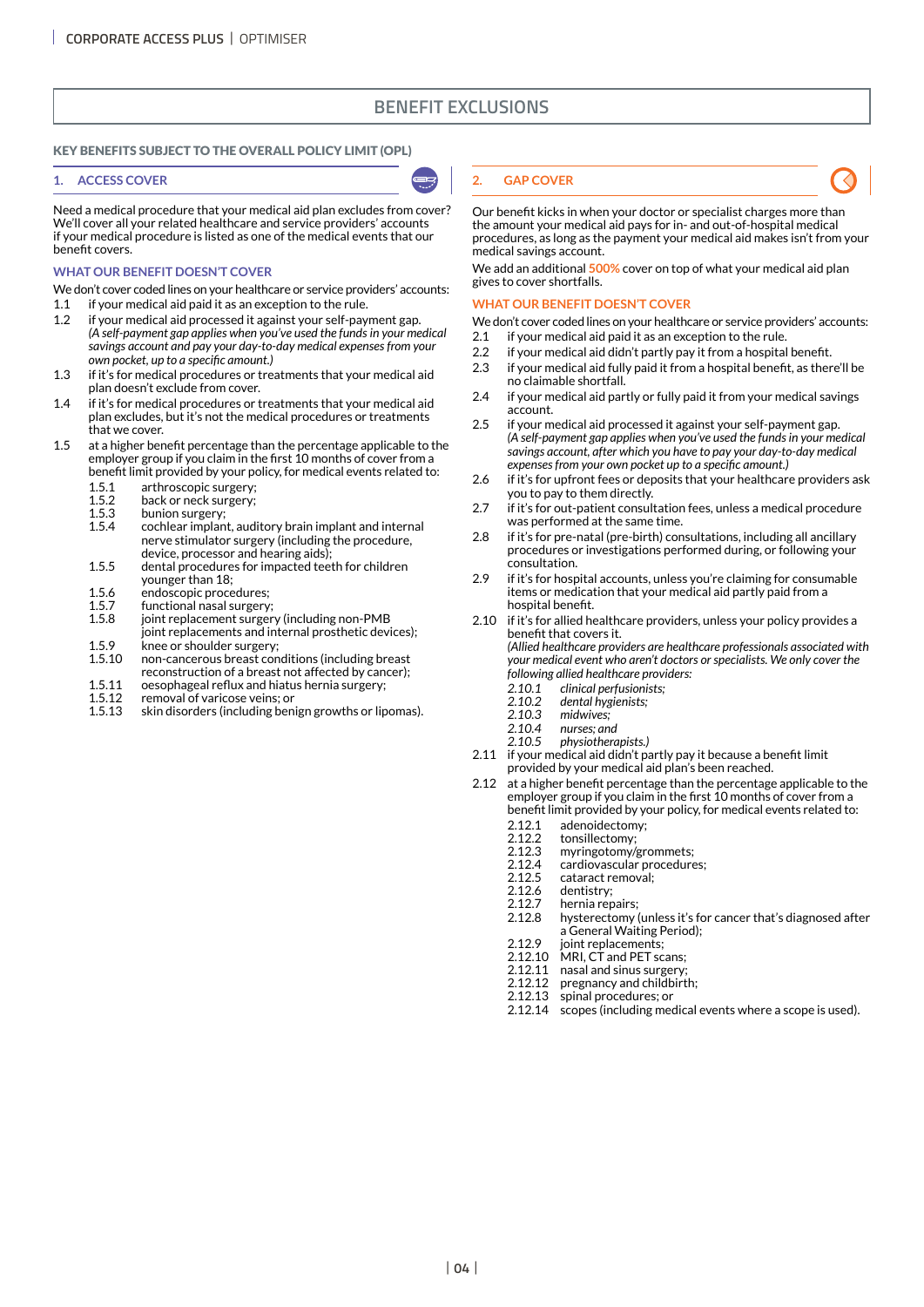#### **3. CASUALTY COVER**

You're covered at the nearest registered medical facility when you need immediate medical treatment due to an accident.

Children who are 10 years or younger are also covered for after-hours treatment due to illness at a registered casualty facility.

#### **WHAT OUR BENEFIT DOESN'T COVER**

We don't cover coded lines on your healthcare or service providers' accounts:

- 3.1 if it's not related to an accident.
- 3.2 if it's not related to illness of your child dependant who's 10 years or younger.
- 3.3 that are related to an accident, but medical treatment wasn't provided within 24-hours from the time of the incident.
- 3.4 if it's for medication that wasn't administered during your casualty event, during a follow-up visit to a registered medical facility after an accidental event, medication that you take home, or that's prescribed to collect at a pharmacy.
- 3.5 if it's for external medical items that you didn't receive at the registered medical facility during your initial casualty visit.
- 3.6 if it's for follow-up visits that aren't related to accidental events.
- 3.7 if it's for follow-up visits at a registered medical facility that are related to an accident, but follow-up visits occurred after a hospital admission. *(When you're admitted to hospital after being treated at a registered medical facility, the hospital admission will be a new event, and return visits for follow-up treatment won't be assessed under Casualty Cover.)*
- 3.8 if it's for medical treatment due to illness provided to your child who's 10 years or younger, but treatment wasn't provided at a registered casualty facility.
- 3.9 if it's for medical treatment due to illness at a registered casualty facility for your child who's 10 years or younger, but your child didn't receive after-hours treatment. *(After-hours is Mondays to Fridays between 18:00pm and 07:00am and all-day Saturdays, Sundays and public holidays.)*
- 3.10 if it's for medical treatment due to illness provided to your child who's older than 10 years.
- 3.11 that you didn't pay from your own pocket, or that your medical aid didn't pay from your medical savings account.

BENEFIT NOT SUBJECT TO THE OVERALL POLICY LIMIT (OPL) PAYOUT BENEFIT

#### **4. ACCIDENTAL DISABILITY AND DEATH**

We pay a benefit amount in the event of total and permanent disability or death due to an accident.

#### **WHAT OUR BENEFIT DOESN'T COVER**

We don't cover instances:

- 4.1 if total and permanent disability or death isn't due to an accident.
- 4.2 if it exceeds one claimable event per qualifying person in a benefit year.
- 4.3 if a death certificate or proof of disability isn't provided, where applicable.

## **GENERAL EXCLUSIONS**

We don't cover healthcare or service providers' accounts related to any medical procedure, treatment, hospitalisation, illness, disease, loss, damage, death, bodily injury or liability for:

- 1. events that occurred when you weren't an insured person. 2. events that occur during a policy waiting period, unless it's for accidental events.
- 3. events where your policy's overall policy limit or a benefit limit has been reached.
- 4. amounts that exceed the additional 500% cover that your policy provides.
- 5. events where your policy doesn't provide the right benefit to claim from.
- 6. events that could qualify for more than one benefit provided by your policy, but because the initial medical event's been assessed and registered under a specific key benefit, any related treatment as a result of the initial medical event, or events that follow the initial medical event won't be considered under another benefit.
- 7. claims that we've assessed as Prescribed Minimum Benefit (PMB) medical procedures that your medical aid reviews afterwards, and partly or fully pays according to the agreed payment arrangement your medical aid has with your healthcare or service provider.
- 8. events where you didn't obtain pre-authorisation from your medical aid, or where you didn't follow your medical aid's rules.
- 9. maxillofacial surgery and related medical conditions or procedures, unless it's related to accidental injury or cancer.
- 10. prescription medication that you collect at a pharmacy or medication that's given to you to take home.
- 11. external prostheses, like artificial limbs.
- 12. external medical items, like crutches and birthing pools.
- 13. mechanical or computerised devices, like ventilators, unless your policy has a benefit that covers it.
- 14. co-payments related to robotic surgery.
- 15. artificial insemination, infertility treatment, procedures or contraceptives, unless you're claiming for tubal ligation, a vasectomy, or a contraceptive device implant if your policy has a benefit that covers it.
- 16. obesity and bariatric surgery.
- 17. reconstructive cosmetic surgery.
- 18. a breast reconstruction if it's not the first breast reconstruction in your lifetime.
- *(A breast reconstruction can be an implant or removal of a breast implant.)* 19. home nursing, admission to a step-down or sub-acute facility, like a frail care centre, rehabilitation facility and hospice.
- 20. mood disorders, emotional and psychological illnesses.
- 21. sleeping disorders.

لطاء

- 22. stem cell harvesting or treatment.
- 23. costs related to medical reports
- 24. claims where we've negotiated discounts with your healthcare and service providers and paid them in full.
- 25. claims that are resubmitted due to your healthcare or service provider increasing their fees which results in additional shortfalls, but your claim has already been finalised by us.
- 26. information that you didn't tell us about that can affect the assessment or acceptance of risk.
- 27. events that are covered by more than one Gap Cover insurer.
- 28. routine physical, diagnostic procedures or examinations that you go for as a standard and not because you require medical attention, unless your policy has a benefit that covers it.
- 29. transport charges and healthcare services that's provided to you while being transported in an emergency vehicle, vessel, or aircraft.
- 30. deliberate criminal or fraudulent acts, or any illegal activity conducted by you or a member of your household which directly, or indirectly results in loss, damage, or injury.
- 31. attempted suicide or intentional self-injury.
- 32. deliberate exposure to exceptional danger, unless you attempt to save a human life.
- 33. events where the use of drugs or alcohol is involved.
- 34. riots, wars, political acts, public disorder, terrorism, civil commotions, labour disturbances, strikes, lock-out or any attempt to such acts.
- 35. active military, police or police reservist activities while you are on active duty.
- 36. nuclear weapons material, ionising radiations or contamination by radioactivity from any nuclear fuel, nuclear waste or from the combustion of nuclear fuel that includes any self-sustaining process of nuclear fission.
- 37. events that are covered by legislation, like contractual liability and consequential loss.

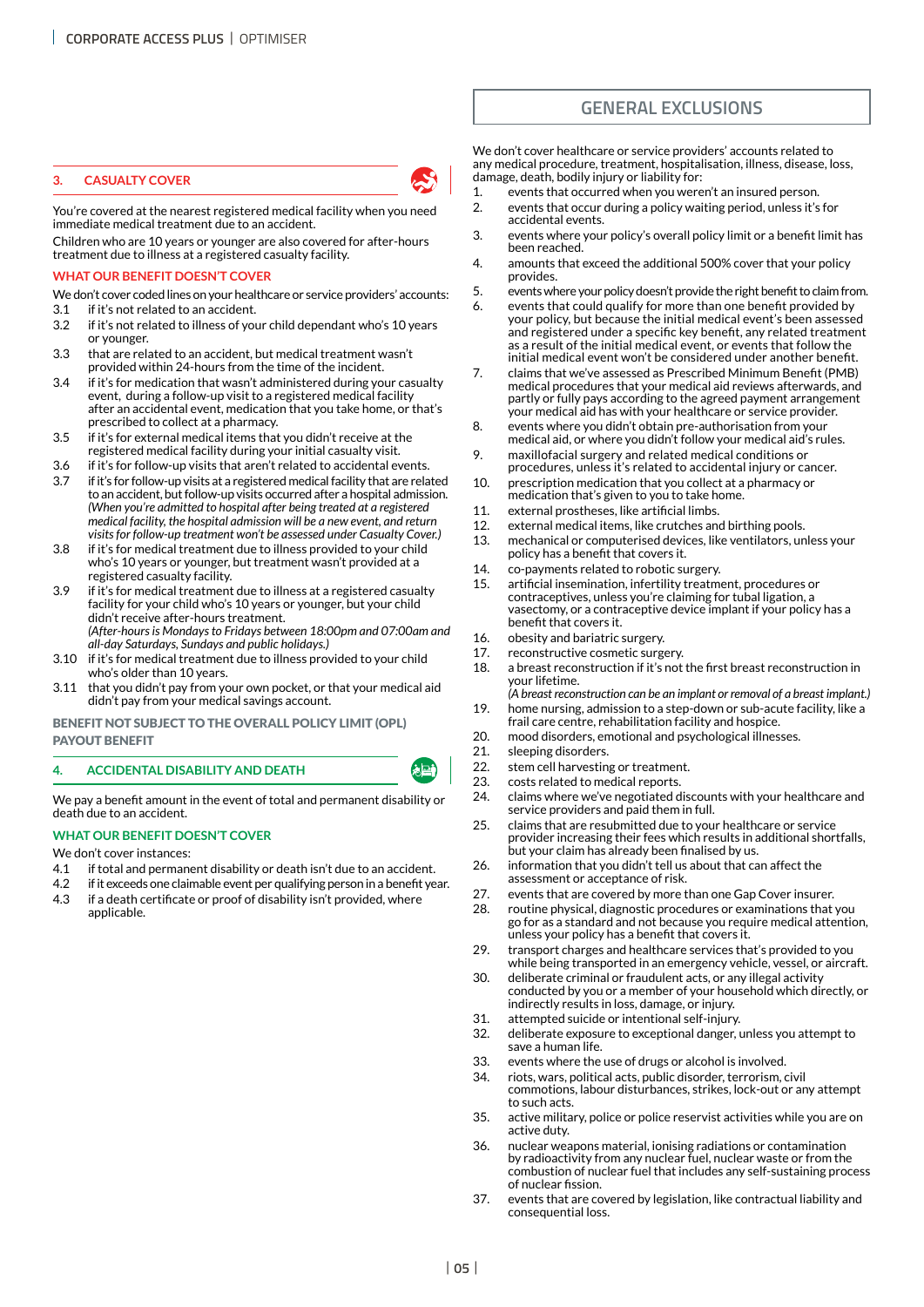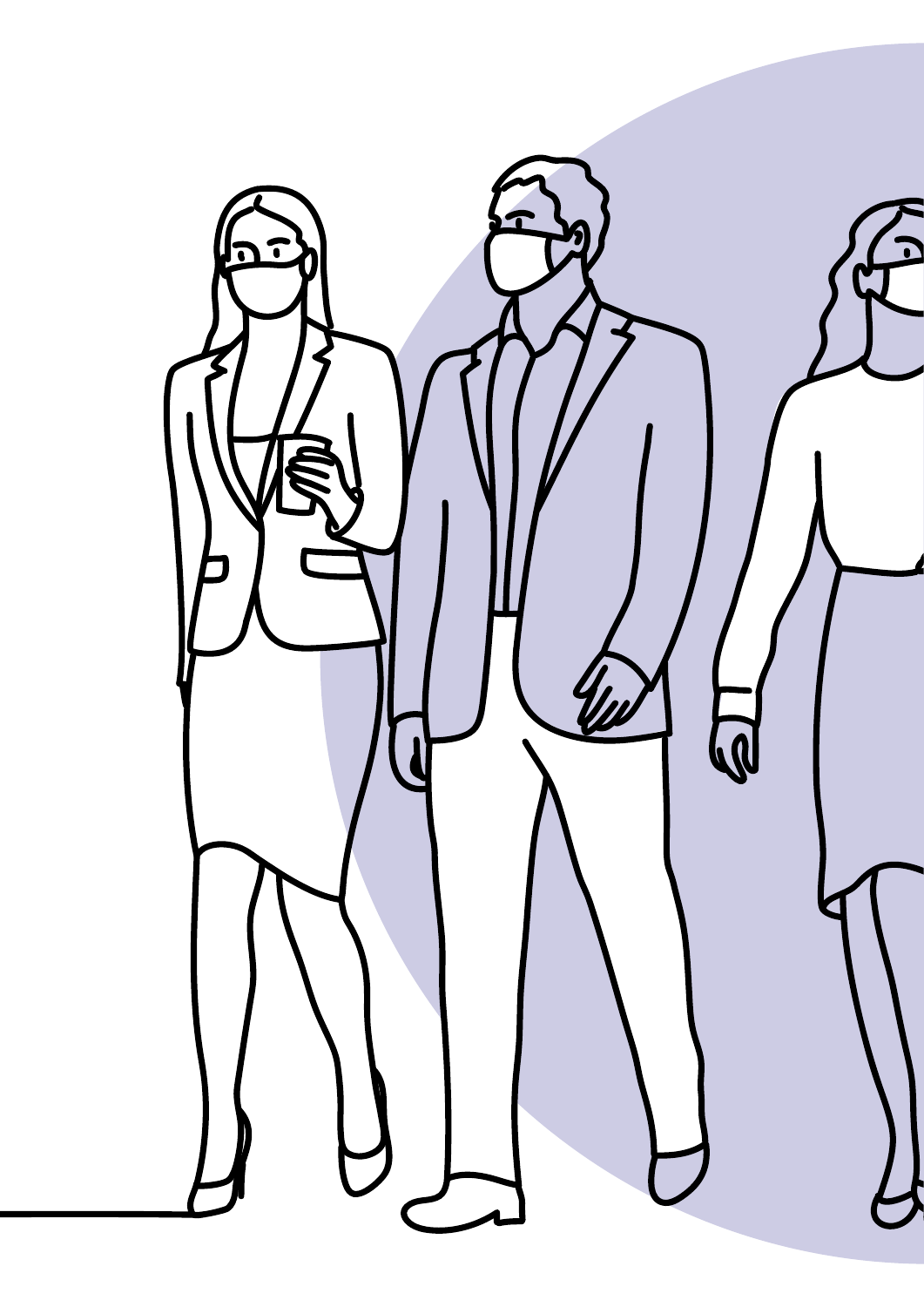